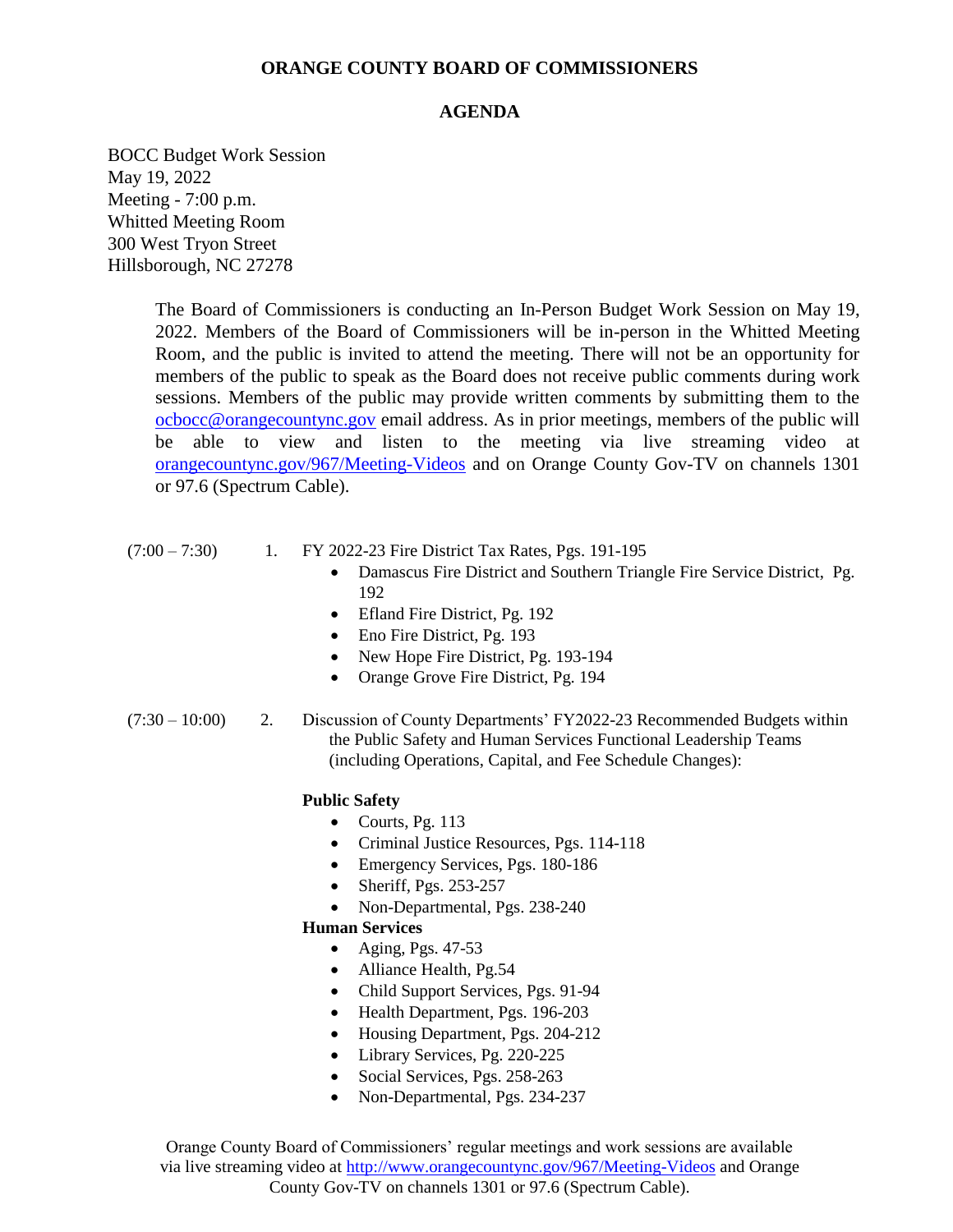## **ORANGE COUNTY BOARD OF COMMISSIONERS**

#### **ACTION AGENDA ITEM ABSTRACT Meeting Date:** May 19, 2022

**Action Agenda Item No.** 1

**SUBJECT:** FY 2022-23 Fire Districts' Tax Rates

**DEPARTMENT:** County Manager and Finance and Administrative Services

## **ATTACHMENT(S):**

- A. Fire Districts' Requests for FY2022- 23
- B. Historical Fire District Tax Rates (from FY 2004-05 to FY 2022-23)

**INFORMATION CONTACT:** 

Bonnie Hammersley, (919) 245-2300 Travis Myren, (919) 245-2308 Rebecca Crawford, (919) 245-2152 Gary Donaldson, (919) 245-2453

**PURPOSE:** To review and discuss the FY 2022-23 fire districts' tax rates, including tax rate increases recommended for six (6) fire districts.

**BACKGROUND:** Six (6) fire districts have requested tax rate increases for FY 2022-23. As in the past, fire districts requesting tax rate increases present their needs for a tax increase to the Board during a budget work session. Staff has invited representatives from these districts to the work session to answer any questions and/or provide additional information to the Board regarding the proposed increases.

Attachment A provides information regarding tax rate requests from all twelve (12) fire districts and/or fire service districts in Orange County for FY 2022-23, the amount of funds one cent on the tax rate generates, fund balance information, as well as information detailing the reasons for the requested tax rate increases. Information regarding all fire districts is located in the Fire District section of the FY 2022-23 Manager Recommended Budget beginning on page 191.

Attachment B reflects historical Fire District tax rates dating back to FY 2004-05.

The Fire Districts requesting tax rate increases in FY 2022-23 are as follows:

- **Damascus Fire District and Southern Triangle Fire Service District (Page 192)**  increasing from a tax rate of 10.80 cents to 11.80 cents per \$100 valuation. The rate increase will be used to hire additional part-time staff, and to keep up with the growth demands of serving these two districts. This tax rate is consistent with the Chatham County tax rate.
- **Efland Fire District (Page 192)**  increasing from a tax rate of 7.28 cents to 8.28 cents per \$100 valuation. This rate increase will be used to expand current part-time staff and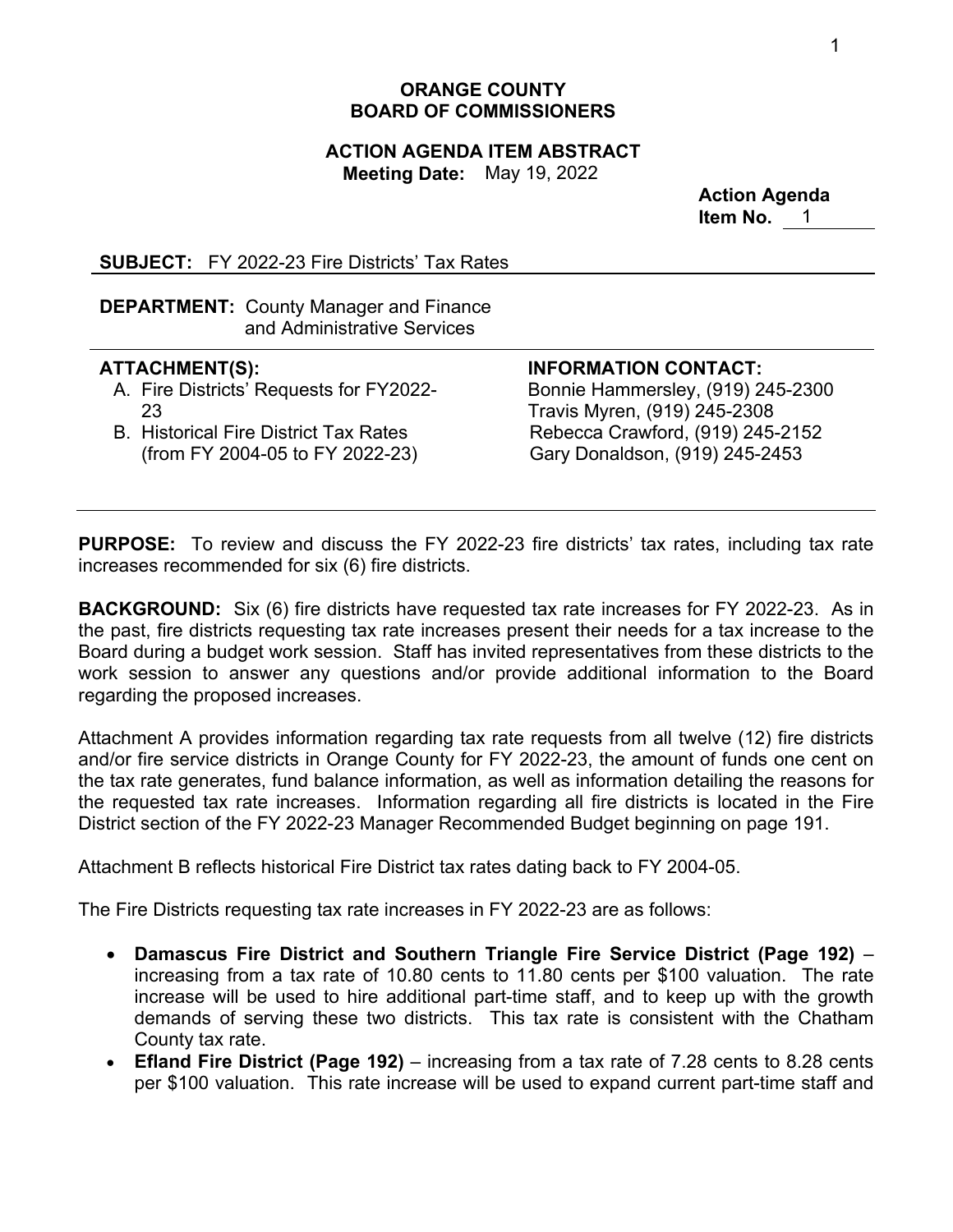cover additional operations costs for items such as gas and oil, uniforms and clothing, and insurance and bonds.

- **Eno (Page 193)** increasing from a tax rate of 8.98 cents to 9.98 cents per \$100 valuation. This rate increase will be used to add night time staff for 24 hour paid staffing and replacing equipment that is outdated and no longer National Fire Protection Association (NFPA) approved.
- **New Hope (Pages 193-194)** increasing from a tax rate of 10.12 cents to 11.56 cents for FY 2022-23. The rate increase will be used to support hiring more part-time employees due to dwindling volunteers in addition to offsetting the rising cost of equipment and fuel.
- Orange Grove (Page 194) increasing from a tax rate of 6.27 cents to 7.27 cents for FY 2022-23. The rate increase will support rising fuel and equipment costs in addition to capital expenditures for station and equipment upgrades.

**FINANCIAL IMPACT:** The proposed tax rate increases are included in the Background section above.

**SOCIAL JUSTICE IMPACT:** There are no Orange County Social Justice Goal impacts associated with this item.

**ENVIRONMENTAL IMPACT:** There are no Orange County Environmental Responsibility Goal impacts associated with this item.

**RECOMMENDATION(S):** The Manager recommends that the Board discuss the fire districts' tax rate increases referenced above and provide direction to County staff, as appropriate.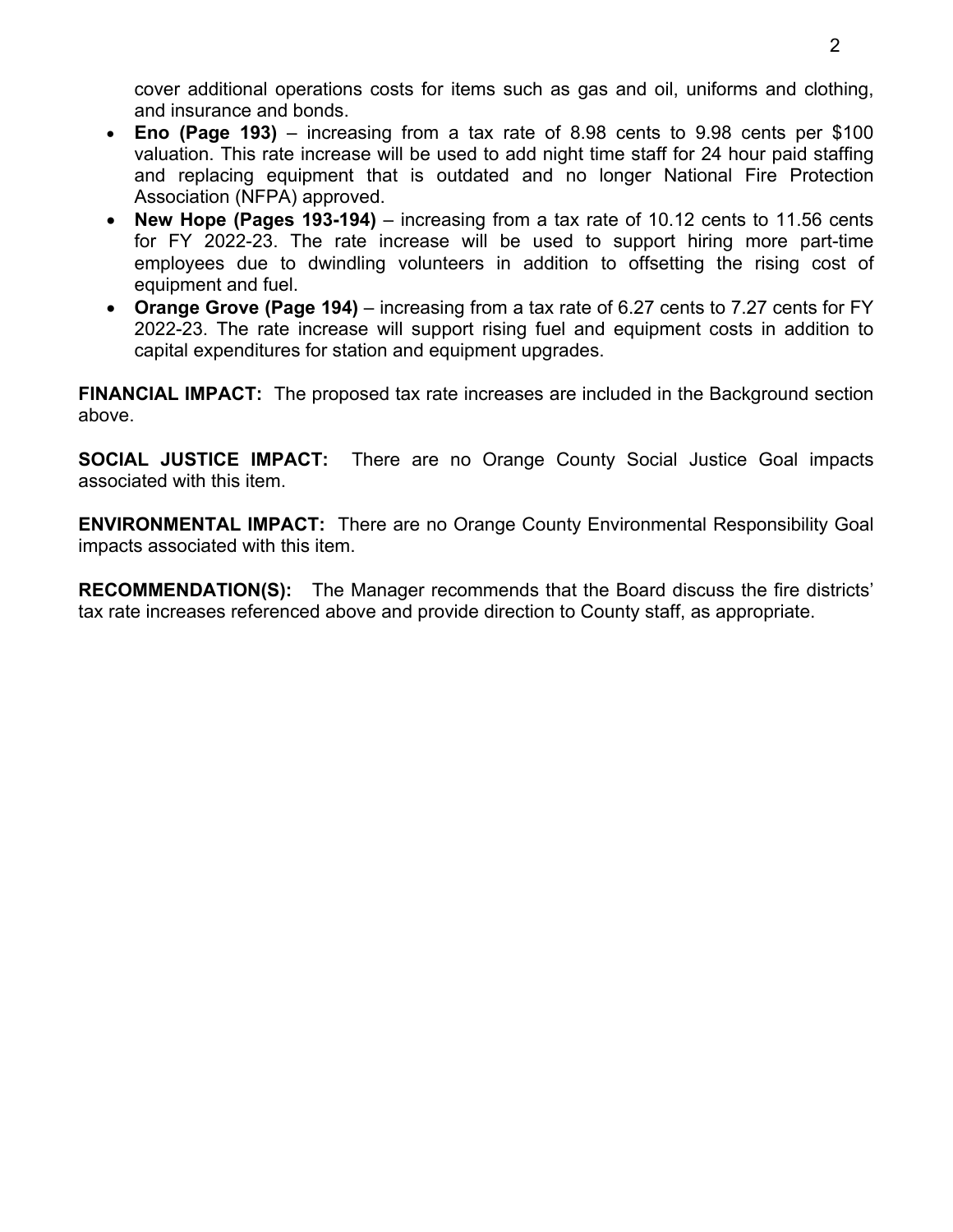### **Fire Districts' Requests for FY 2022-23** Attachment A

| <b>District</b>     | Approved<br>2021-22 Tax<br>Rate (in<br>cents) | <b>Requested</b><br><b>Tax Rate for</b><br>2022-223 | Requested 2022-<br>23 Tax Rate<br>Change from FY 1 Cent Equals<br>2021-22<br><b>Approved Rate</b> |         |               | <b>1/10 Cent</b><br><b>Equals</b> | <b>Requested</b><br><b>Fund Balance</b><br>for 2022-23 | <b>Fund Balance</b><br>at June 30,<br>2021 |         | Reasons for Districts' Requesting a Tax Rate Increase                                                                                                                                                            |
|---------------------|-----------------------------------------------|-----------------------------------------------------|---------------------------------------------------------------------------------------------------|---------|---------------|-----------------------------------|--------------------------------------------------------|--------------------------------------------|---------|------------------------------------------------------------------------------------------------------------------------------------------------------------------------------------------------------------------|
| <b>Cedar Grove</b>  | 7.63                                          | 7.63                                                | $0.00$ \$                                                                                         | 37,113  | \$            | 3,711                             |                                                        | \$                                         | 53,366  |                                                                                                                                                                                                                  |
| <b>Chapel Hill</b>  | 13.87                                         | 13.87                                               | $0.00$ \$                                                                                         | 20,047  | \$            | 2,005                             |                                                        | \$                                         | 21,487  |                                                                                                                                                                                                                  |
| Damascus            | 10.80                                         | 11.80                                               | $1.00$ \$                                                                                         | 11,034  | -\$           | 1,103                             |                                                        | $\mathfrak{S}$                             | 33,584  | The rate increase will be used to hire additional part-time<br>staff, and to keep up with the growth demands of serving<br>these two districts. This tax rate is consistent with the<br>Chatham County tax rate. |
| Efland              | 7.28                                          | 8.28                                                | $1.00$ \$                                                                                         | 91,204  | \$            | 9,120                             |                                                        | $\mathsf{\$}$                              | 37,682  | This rate increase will be used to expand current part-time<br>staff and cover additional operations costs for items such<br>as gas and oil, uniforms and clothing, and insurance and<br>bonds.                  |
| Eno                 | 8.98                                          | 9.98                                                | $1.00$ \$                                                                                         | 97,613  | $\sqrt[6]{3}$ | 9,761                             |                                                        | $\mathsf{\$}$                              | 383,182 | This rate increase will be used to add night time staff for<br>24 hour paid staffing and replacing equipment that is<br>outdated and no longer National Fire Protection<br>Association (NFPA) approved           |
| <b>Little River</b> | 6.39                                          | 6.39                                                | $0.00$ \$                                                                                         | 56,513  | \$            | 5,651                             |                                                        | \$                                         | 35,384  |                                                                                                                                                                                                                  |
| <b>New Hope</b>     | 10.12                                         | 11.56                                               | $1.44$ \$                                                                                         | 76.417  | $\sqrt{3}$    | 7,642                             | l \$<br>85,133                                         | $\mathfrak{s}$                             | 123,826 | The rate increase will be used to support hiring more part-<br>time employees due to dwindling volunteers in addition to<br>offsetting the rising cost of equipment and fuel.                                    |
| <b>Orange Grove</b> | 6.27                                          | 7.27                                                | $1.00$ \$                                                                                         | 99,150  | $\sqrt[6]{3}$ | 9,915                             |                                                        | $\mathsf{\$}$                              |         | The rate increase will support rising fuel and equipment<br>126,299 costs in addition to capital expenditures for station and<br>equipment upgrades.                                                             |
| Orange Rural        | 9.49                                          | 9.49                                                | $0.00$ \$                                                                                         | 172,904 | \$            | 17,290                            | \$<br>45,204                                           | \$                                         | 92,763  |                                                                                                                                                                                                                  |
| South Orange        | 9.09                                          | 9.09                                                | $0.00$ \$                                                                                         | 67,128  | \$            | 6,713                             |                                                        | \$                                         | 77,828  |                                                                                                                                                                                                                  |
| Southern Triangle   | 10.80                                         | 11.80                                               | $1.00$ \$                                                                                         | 25,780  | $\sqrt[6]{3}$ | 2,578                             |                                                        | $\frac{1}{2}$                              | 172,356 | The rate increase will be used to hire additional part-time<br>staff, and to keep up with the growth demands of serving<br>these two districts. This tax rate is consistent with the<br>Chatham County tax rate. |
| <b>White Cross</b>  | 12.34                                         | 12.34                                               | $0.00$ \$                                                                                         | 51,900  | \$            | 5,190                             |                                                        | \$                                         | 45,731  |                                                                                                                                                                                                                  |

3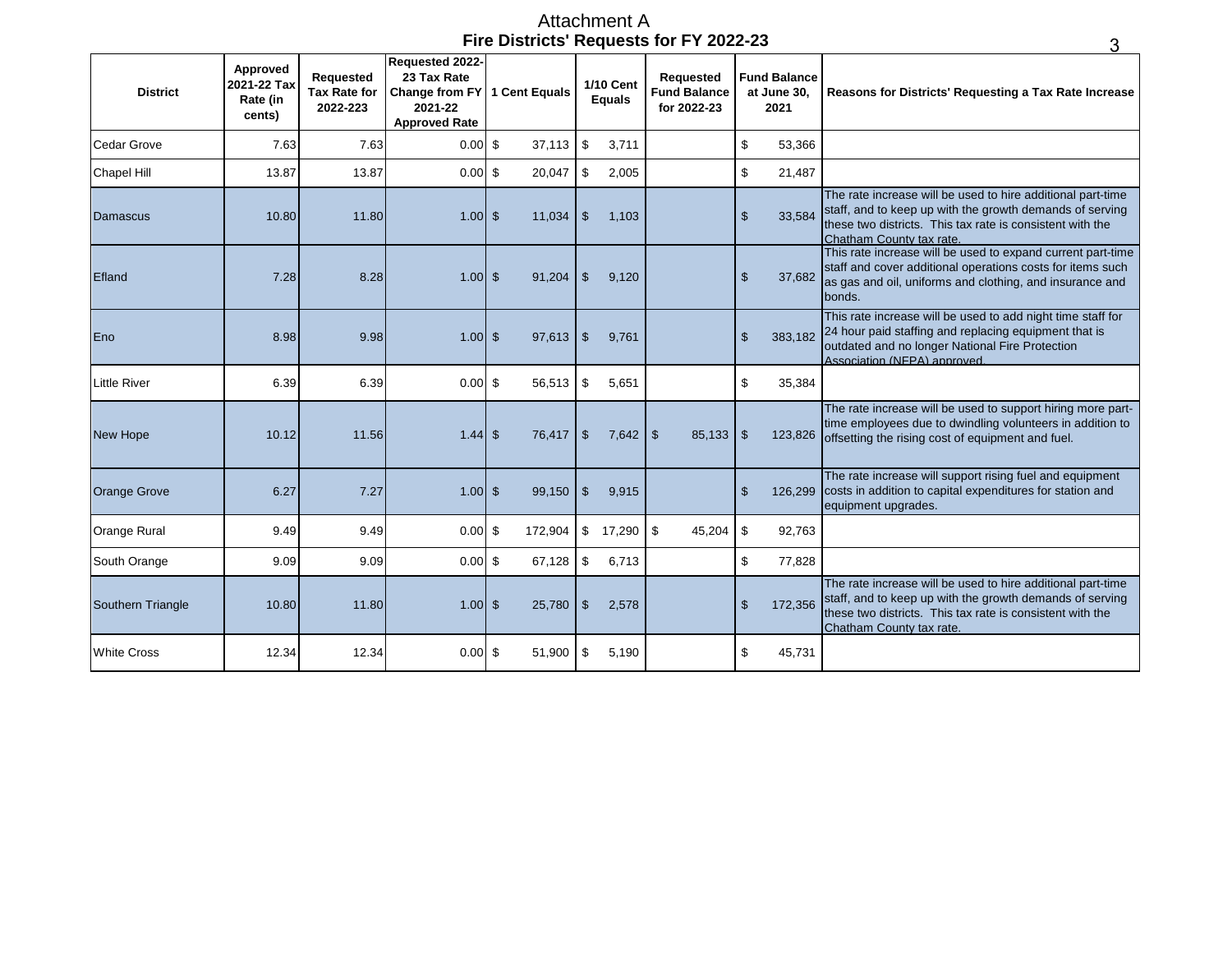# Attachment B

| (in cents per \$100 valuation) |                |                    |                 |        |      |                     |                 |                 |                 |                 |                      |                    |
|--------------------------------|----------------|--------------------|-----------------|--------|------|---------------------|-----------------|-----------------|-----------------|-----------------|----------------------|--------------------|
|                                | Cedar<br>Grove | <b>Chapel Hill</b> | <b>Damascus</b> | Efland | Eno  | <b>Little River</b> | <b>New Hope</b> | Orange<br>Grove | Orange<br>Rural | South<br>Orange | Southern<br>Triangle | <b>White Cross</b> |
| 2004-05                        | 7.30           | 2.00               | 3.00            | 4.65   | 6.40 | 5.20                | 6.50            | 3.90            | 5.10            | 9.20            | 3.00                 | 4.80               |
| 2005-06*                       | 7.30           | 1.90               | 2.60            | 3.475  | 5.70 | 4.60                | 6.25            | 3.40            | 5.60            | 9.20            | 2.60                 | 4.20               |
| 2006-07                        | 7.30           | 1.90               | 4.00            | 4.225  | 5.70 | 4.60                | 6.75            | 3.90            | 5.60            | 9.20            | 4.00                 | 4.20               |
| 2007-08                        | 7.30           | 1.90               | 5.00            | 4.225  | 5.70 | 4.60                | 6.75            | 3.90            | 5.60            | 9.50            | 5.00                 | 5.00               |
| 2008-09                        | 7.30           | 4.90               | 6.00            | 5.225  | 5.70 | 4.60                | 6.75            | 4.20            | 6.30            | 9.50            | 6.00                 | 6.00               |
| 2009-10*                       | 6.36           | 2.16               | 5.00            | 4.66   | 5.99 | 4.06                | 5.70            | 3.58            | 5.36            | 7.85            | 5.00                 | 6.00               |
| 2010-11                        | 7.36           | 7.50               | 5.00            | 4.66   | 5.99 | 4.06                | 6.95            | 3.58            | 6.36            | 7.85            | 5.00                 | 6.00               |
| 2011-12                        | 7.36           | 7.50               | 5.00            | 4.66   | 5.99 | 4.06                | 8.95            | 4.08            | 5.61            | 7.85            | 5.00                 | 7.00               |
|                                |                |                    |                 |        |      |                     |                 |                 |                 |                 |                      |                    |
| 2012-13                        | 7.36           | 7.50               | 5.00            | 4.66   | 5.99 | 4.06                | 8.95            | 5.00            | 5.61            | 7.85            | 5.00                 | 7.00               |
| 2013-14                        | 7.36           | 15.00              | 8.80            | 7.00   | 7.99 | 4.06                | 9.45            | 6.00            | 7.36            | 10.00           | 8.80                 | 8.80               |
| 2014-15                        | 7.36           | 15.00              | 8.80            | 7.00   | 7.99 | 4.06                | 9.95            | 6.00            | 7.36            | 10.00           | 8.80                 | 11.00              |
|                                |                |                    |                 |        |      |                     |                 |                 |                 |                 |                      |                    |
| 2015-16                        | 7.36           | 15.00              | 10.30           | 7.00   | 7.99 | 4.06                | 9.95            | 6.00            | 8.36            | 10.00           | 10.30                | 11.00              |
| 2016-17                        | 7.36           | 15.00              | 10.30           | 7.00   | 7.99 | 4.06                | 10.45           | 7.00            | 8.36            | 10.00           | 10.30                | 11.00              |
| 2017-18*                       | 8.10           | 14.91              | 10.30           | 6.78   | 8.68 | 4.92                | 9.94            | 6.81            | 9.15            | 9.68            | 10.30                | 11.37              |
|                                |                |                    |                 |        |      |                     |                 |                 |                 |                 |                      |                    |
| 2018-19                        | 8.10           | 14.91              | 10.30           | 6.78   | 9.68 | 5.92                | 9.94            | 6.81            | 9.15            | 9.68            | 10.30                | 11.37              |
| 2019-20                        | 8.10           | 14.91              | 10.80           | 6.78   | 9.68 | 5.92                | 9.94            | 6.81            | 9.15            | 9.68            | 10.80                | 12.37              |
|                                |                |                    |                 |        |      |                     |                 |                 |                 |                 |                      |                    |
| 2020-21                        | 8.10           | 14.91              | 10.80           | 6.78   | 9.68 | 5.92                | 10.67           | 6.81            | 9.48            | 9.68            | 10.80                | 12.37              |
| 2021-22*                       | 7.63           | 13.87              | 10.80           | 7.28   | 8.98 | 6.39                | 10.12           | 6.27            | 9.49            | 9.09            | 10.80                | 12.34              |
| 2022-23<br>Recommended         | 7.63           | 13.87              | 11.80           | 8.28   | 9.98 | 6.39                | 11.56           | 7.27            | 9.49            | 9.09            | 11.80                | 12.34              |

# **Historical Fire District Tax Rates (from FY 2004-05 to FY 2022-23)**

\*Revaluation Year

**BOLD** and highlighted denotes tax rate increase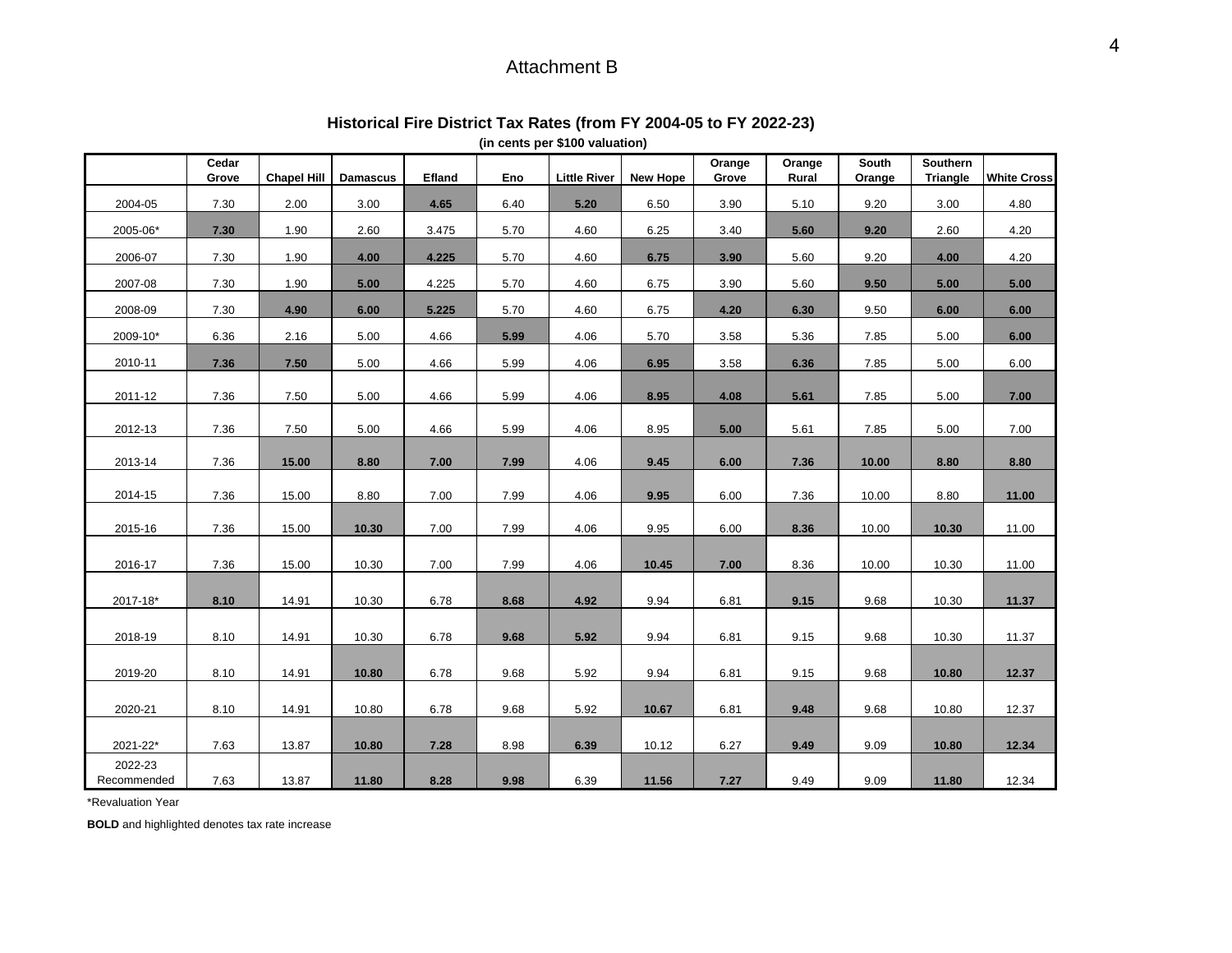# **ORANGE COUNTY BOARD OF COMMISSIONERS**

# **ACTION AGENDA ITEM ABSTRACT**

**Meeting Date:** May 19, 2022

**Action Agenda Item No.** 2

**SUBJECT:** Discussion of County Departments' FY2022-23 Recommended Budgets within the Public Safety and Human Services Functional Leadership Teams

**DEPARTMENT:** County Manager and Finance and Administrative Services

**ATTACHMENT(S): INFORMATION CONTACT:** Bonnie Hammersley, (919) 245-2300 Travis Myren, (919) 245-2308 Gary Donaldson, (919) 245-2453 Rebecca Crawford, (919) 245-2152

**PURPOSE:** To review and discuss FY 2022-23 recommended departmental budgets within the Public Safety and Human Services Functional Leadership Teams.

**BACKGROUND:** The County Manager presented the FY 2022-23 Recommended Operating Budget on May 3, 2022. Since then, the Board has conducted one public hearing to receive residents' comments regarding the proposed funding plan. On May 12, 2022, the Board discussed recommended FY 2022-23 budgets for Chapel Hill-Carrboro City Schools Board of Education and Orange County Schools Board of Education.

This budget work session offers the Board an opportunity to review and discuss the recommended budgets directly with County departments within the structure of Functional Leadership Teams, including operations, capital, and department fee schedule change recommendations.

## **Functional Leadership Teams:**

The following Functional Leadership Teams are scheduled to attend the budget work session:

# **Public Safety:**

- Courts
- Criminal Justice Resources
- Emergency Services
- Sheriff
- Non-Departmental